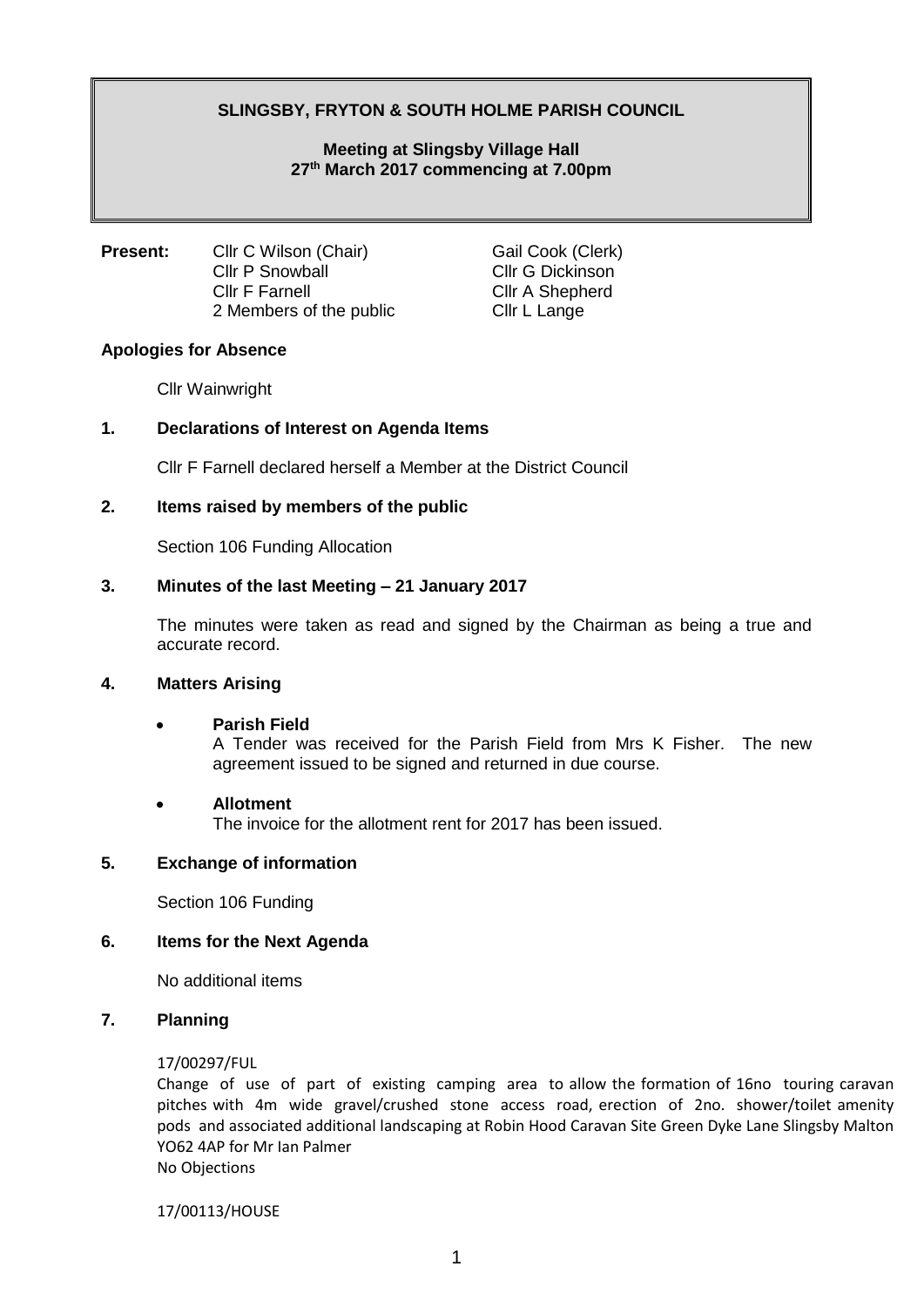Installation of 9no PVC casement windows to replace all existing windows and 4no. doors to replace all existing doors including French doors at Ebor House The Green Slingsby Malton YO62 4AA for Dr Sarah Blades

The design and heritage of other properties in The Green to be taken into consideration

#### 17/00138/HOUSE

Erection of single storey extension to south elevation, installation of dormer window, 1no roof light to south elevation roof slope, 2no roof lights to north elevation roof slope at 2 The Bungalow, The Green, Slingsby, York for Mrs James Thackrey No objection

#### 17/00080/HOUSE – APPLICATION WITHDRAWN

Erection of porch to front elevation and single storey extension to side elevation following demolition of garage together with raising of roof height and installation of 2no. dormers to north facing roof slope at Kejan Green Dyke Lane Slingsby Malton YO62 4AP for Mr Tim Brion

#### Decision Notice - Approval

16/02008/73A

Variation of Condition 17 of approval 14/00960/FUL at Hutton Brothers Car Sales, Railway Street, Slingsby, Malton, YO62 4AH for Mr Andy Hague

## **8. Village Items**

#### **Street Lights**

None

#### **Highways Issues**

The pot hole over the bridge and Greendyke Lane has now been repaired.

#### **Footpath Review**

NYCC Highways have now sent an estimate for the works required in the village. Members discussed this and agreed the most urgent repair is required on Greendyke Lane towards the cemetery.

- ACTION: Clerk to ascertain the correct width of the footpath.
- ACTION: Chairman to contact other contractors to price for this work.
- ACTION: Chairman to contact other self-employed people in the village to price for the siding out work required.

#### **Renewal of Parish Signs**

The signs are now in place at South Holme.

#### **Parish Plan Update**

Cllr Fiona Farnell distributed a draft copy of the Parish Plan for final comments. The document will shortly be available on the village website

#### **Cemetery Maintenance Works**

The maintenance works in cemetery are now complete thank you to Angela and Micheal. The Chairman asked for volunteers to assist with removing the large heap of soil in the cemetery on Saturday 27<sup>th</sup> May 2017, 9am meeting at the cemetery.

#### **Leaflet Drop for Parish Assembly**

350 copies to be distributed throughout the Parish

#### **May Pole**

The repainting will be carried out by Decorators of Distinction before May Day